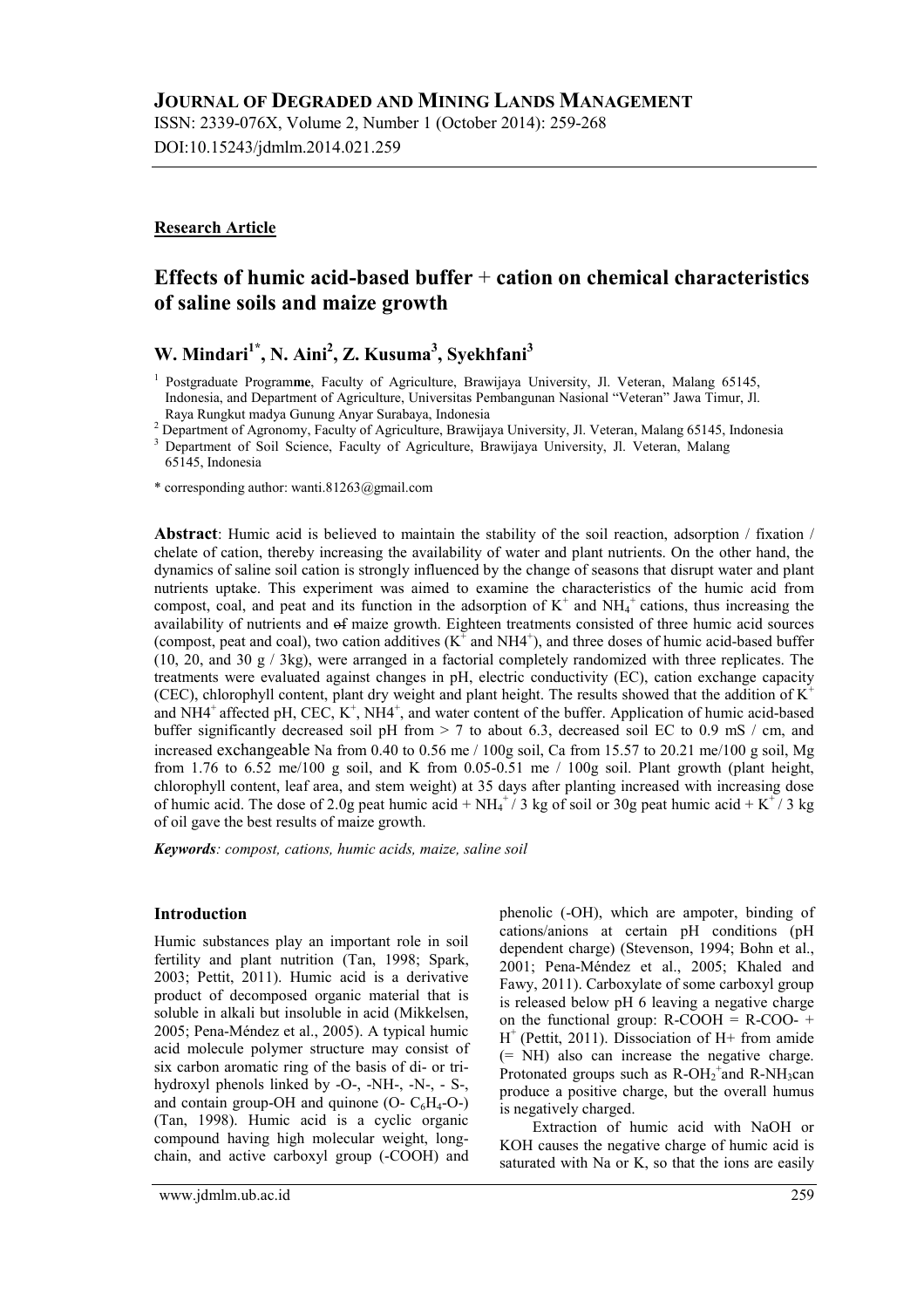exchanged. NaOH or KOH saturation increases the pH up to11, encouraging all acids at the level of maximum solubility and stabilizing hydrocolloid in suspension. Humic acid levels in compost, manure, straw, and other are relatively low  $(1\%)$ , while that in coal deposits "Leonardite" is relatively very high  $(\sim 15\%)$ (Humintech, 2012). Mindari et al. (2013) obtained 2.6%, 4.6% and 7.6% humic acid extracted from compost, coal and peat with 0.5 N NaOH and deposition to pH 2, respectively. Goff (1982), Lebo et al. (1997), Anaya-Onala (2009), and Chen et al. (2009) obtained humic acid at least 60-80% and has a high solubility. They extracted humic acid in alkaline conditions (pH 9-12), and precipitated at pH 0.5-2.9, temperature of 100°C - 200 $^{\circ}$ C, pressure of 5-200 psi, and time of 0.5 - 2 hours.

Nur Hasinah et al. (2008) reported that reduction of the duration of the extraction time from 24 hours to 12 hours gave a similar character humic acid. Humic acids can be characterized from the ratio of the value of E4 / E6, which is the value of absorbance at 465 nm (E4) and at 665 nm (E6). Kononova (1966) and Chen et al. (1977) believed that the ratio of E4/ E6 is associated with the degree of condensation of aromatic carbon lattice. Weak ratio values indicate weak condensation of high levels of humic aromatic components, while strong ratio indicates the proportion of higher aliphatic structure. The ratio value of E4 / E6 is primarily governed by the size of the molecule or molecular weight or particle, which is correlated with the concentration of free radicals with  $O$ ,  $C$ ,  $CO<sub>2</sub>H$  and total acidity (Chen et al., 1977), but it does not depend on the concentration of humic acid or fulvic. The structure of humic acids have E4 / E6 ratio that ranges from 4.1 to 4.8 (Orlov et al., 1975) and from 3.3 to 5.0 (Pansu and Gautheyrou, 2006).

The ability humic acid to adsorb cations follows the liotrophic sequence, i.e.,  $Al^{3+} = (H^+)$ Fe<sup>3+</sup>> Fe<sup>2+</sup>> Ca<sup>2+</sup>> Mg<sup>2+</sup>> K<sup>+</sup> = NH<sub>4</sub><sup>+</sup>> Na<sup>+</sup> (Tan, 1998). Sorption of  $NH_4^+$  is similar to Na<sup>+</sup> (Nursyamsi et al., 2009). Sorption and maximum buffering capacity of the  $NH_4^+$  and Na+ are relatively different. Application of  $NH_4^+$ significantly increased exchangeable K in Cromic Endoaquert and Typic Endoaquert. Cation adsorption by humic acid occurs through the exchange of cations in solution or that adsorbed by clay-humic. The cations are easily absorbed by the roots, increasing the transfer of micronutrients to the plant circulatory system and then change the balance of K:Na:Ca:Mg (Sharma and Kappler, 2011). Adsorption of cations or metals by humic acid can be through (a) direct adsorption  $(Ca^{2+}$ that release  $PO_4^3$ ), (b) complexation of  $Cu^{2+}$ or

outer-sphere interactions for hydrated  $Mg^{2+}(c)$ serving as a cation bridge (outer sphere complex) through direct or indirect chelation, and (d) interaction with  $Ca^{2+}$ - humic acid aggregates or with amine groups (Sharma and Kappler, 2011). Clay or humic materials have a strong affinity to weak acids containing phenolic hydroxyl, carboxyl group, or aminosulfonyl. Alkaline cations  $(Na^+, K^+, Ca^{2+}, Mg^{2+})$  are primary detained by simple cation exchange with COOH groups (RCOONa, RCOOK) (Zhang et al., 2013).

Food and Agriculture Organization (2005) reported that salt affects plant growth mainly through: (a) poisoning due to absorption of excessive salt constituent elements (Na), (b) decreased uptake of water, and (c) decreased uptake of essential elements (K). Maize (*Zea mays* L.) is the second staple food after rice, but the growth of maize is very susceptible to salinity, with tolerance levels of 1.5 - 2 mS / cm (Ayers and Wescot, 1976; Goudarzi and Pakniyat, 2008; Mindari et al., 2011). Maize plant is more tolerant to water shortages, lack of nitrogen and high temperature than the soil salinity. Turan et al. (2011) found that concentrations of 45 and 60 mM NaCl had a negative impact on the dry weight and uptake of N, P, K, Ca, Mg, Fe, Cu, Zn and Mn by maize.

Application of humic acid has been identified to reduce the soil salinity and improve nutrient uptake by plant (Çelik et al., 2010; Paksoy et al., 2010; Khaled and Fawy, 2011; Turan et al., 2011), increase plant physiology and biochemistry, and crop productivity (Canellas and Olivares, 2014). Variation of humic acid dose amongst researchers is determined by the source of organic matter, humic acid extraction techniques, and cationic additives, as well as the nutrients studied. Dose of humic acid and N of 1.5 to 2 g/kg, 0- 150 mg P/kg, and 0-300 mg K/kg have been reported to reduce soil salinity (60 mM NaCl or  $40\%$  CaCO<sub>3</sub>) and increase N uptake by wheat (Çelik et al., 2010).

Application of 4 g humic acid / kg to saline soil also improved N uptake by maize (Khaled and Fawy, 2011). Mindari et al. (2013) have reported application of  $1.5-2.0$  g humic acid / kg and 150 mg NPK / kg to saline soil that increased rice straw weight and number rice seedlings at 35 days after planting. Turan et al. (2011) reported that uptake of N and P do not need additional humic acid, but the uptake of Mg and Mn need application of 1 g humic acid /kg, and Cu uptake need application of 2 g humic acid /kg for maize grown in saline soils. Value of  $K^+$  /  $Na^+$  ratio in leaves can be used to determine indicators of plant susceptibility (Goudarzi and Pakniyat, 2008).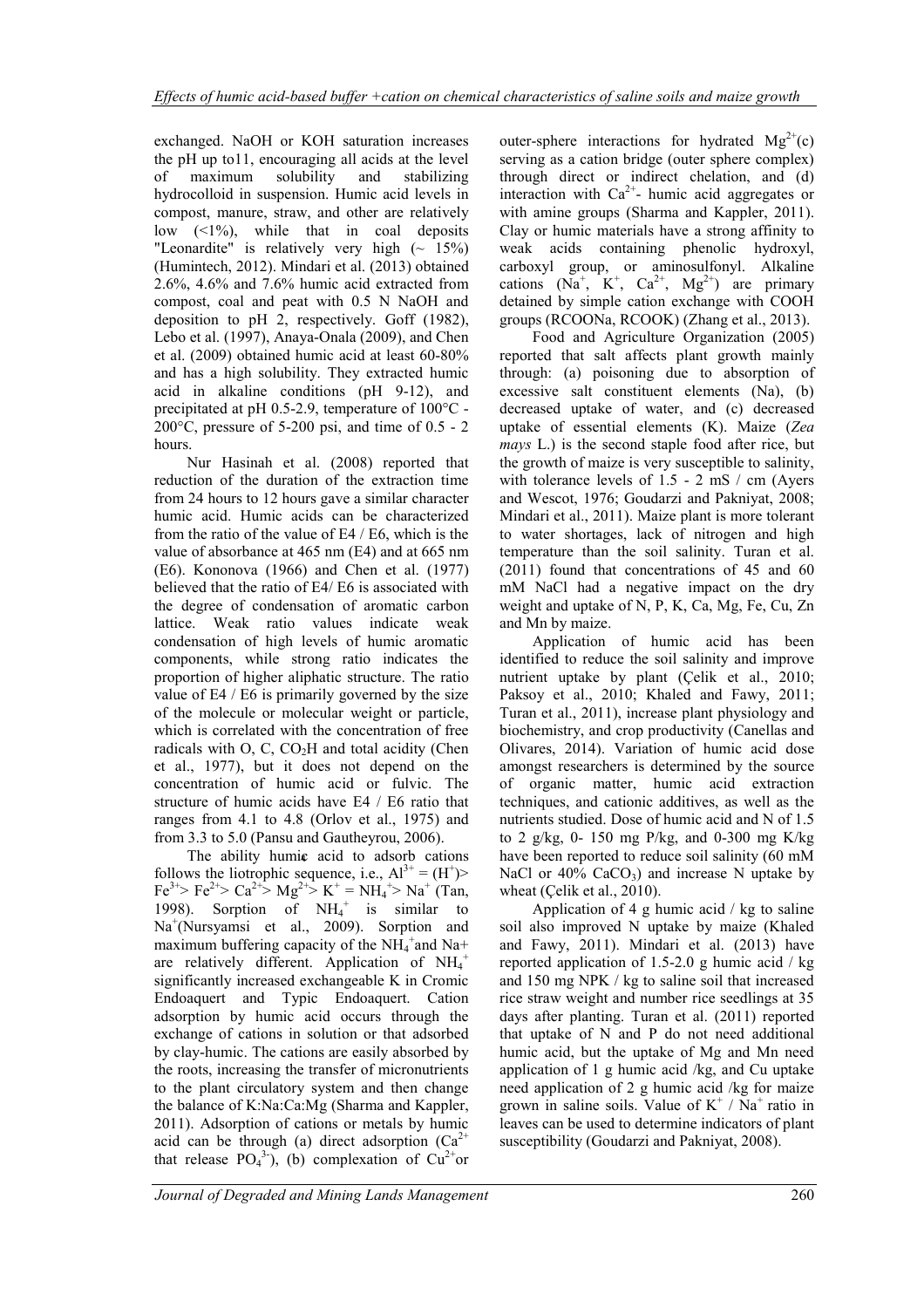Based on the above findings, this study was aimed to elucidate the characteristics of the humic-based buffer of various organic materials (humic acid +  $K^+$  or  $NH_4^+$ ) on the chemical properties of saline soil and maize growth. The characteristics of humic acids were used to determine their potential in the cation exchange, to control cation equilibrium in saline soil dominated by Na or Ca. Addition of  $K^+$  or  $NH_4^+$  is expected to decrease exchangeable Na so it does not toxic to plant and increase nutrient uptake and plant growth.

## **Materials and Methods**

The experiment was conducted from April 2013 to July 2013 in the glasshouse and laboratory of Land Resources, Faculty of Agriculture, Universitas Pembangunan Nasional "Veteran", East Java, and in the laboratory of Soil Science Department, Brawijaya University.

### *Experiment 1: Formulation and characterization of humic acid-based buffer*

Humic acid-based buffer was prepared from a mixture of humic acid with  $K^+$  or  $NH_4^+$  cation. Humic acids were extracted from compost, coal and peat with  $0.5$  N NaOH solution  $(1:10)$  through 24-hour agitation and precipitation with 6N HCl up to pH 2 in accordance with the method of Stevenson (1994). The extracted humic acid was purified by adding a mixture of HCl and HF (2:1 by volume) which were then forwarded with

water up to 3 times by centrifugation or settling in the separator tube. Humic acid precipitate was heated at  $40^{\circ}$ C to obtain concentrated humic acid.

Organic-C content of the humic acid was determined using the method of Walkey and Black. The percentage of humic acid was calculated by gravimetric method at a temperature of  $100^{\circ}$ C. The value of E4 and E6 were analyzed by diluting humic acid with  $0.05$  N NaHCO<sub>3</sub> (1) mL of humic acid: 10 mL), and then each of which was analyzed at a wavelength of 465 and665 nm using a Spectro Pharo 100. Ratio of E4 / E6 was obtained by dividing the value of E4 with E6 (Kononova, 1966; Chen et al., 1977). The value E4 / E6 ratio of less than 5 shows the character of humic acid, while that of more than >5 is fulvic acid (Tan, 2003). CEC value of the humic acid was analyzed by saturation 1N NH4OAc at pH 7. Results of the analysis of the three different humic acid materials are presented in Table 1.

Buffer was formulated from a mixture of humic acid, 30-40% compost, 40-50%, 10-20% clay and 10-20%cations. The mixture was processed to become grains or granules in a pan granulator. At first, compost and clay were evenly mixed and then fed to the pan granulator before the granulation machine was started. Once the materials were evenly mixed, the concentrated humid acid was diluted and sprayed into the mixture until the materials formed a uniform grain with diameter of about 2 mm.

| Sources of               | Origin             | Organic-C      | Humic          | Humic        | Ratio        | CEC.    |
|--------------------------|--------------------|----------------|----------------|--------------|--------------|---------|
| <b>Humic Acid</b>        |                    | $\frac{10}{6}$ | Acid-C $(\% )$ | Acid $(\% )$ | <b>E4/E6</b> | me/100g |
| Compost                  | Gunung Anyar,      | 25.15          | 16.39          | 2.60         | 3.71         | 80.72   |
|                          | Surabaya           |                |                |              |              |         |
| Coal                     | <b>Bukit Asam</b>  | 34.80          | 23.87          | 4.60         | 2.37         | 104.09  |
| Peat $(0-10 \text{ cm})$ | Kotawaringin Hilir | 46.32          | 22.61          | 7.60         | 2.92         | 116.83  |
|                          | Village, Central   |                |                |              |              |         |
|                          | Kalimantan         |                |                |              |              |         |

Table 1. Characteristics of humic acid materials

The granules were then removed from the pan granulator, air-dried, sieved to pass through a 1-2 mm sieve, and water content of the granule was made around 10-20%. Large granules was returned to the pan granulator and smoothed again for granulation process. Addition of  $KH<sub>2</sub>PO4$  and NH4SO<sup>4</sup> to the buffer was directed to increase the CEC to meet the standard of soil amendment according to Permentan (2011). Humic acid-based buffer was analyzed for C-organic content, CEC, pH,  $K^+$ , NH<sub>4</sub><sup>+</sup>, and water content. The C organic content and CEC were analyzed according to the

previous methods in organic materials that have been oven dried at 70°C as proposed by Pansu and Gautheyrou (2006). CEC was analyzed by saturation 1N Ammonium Acetate. pH and EC values were analyzed in pasta humic acid 1:1.

### *Experiment 2: Effect of buffer on soil chemical characteristics and growth of maize*

The experiment was arranged according to a factorial completely randomized design where factor 1 was three types of humic acid source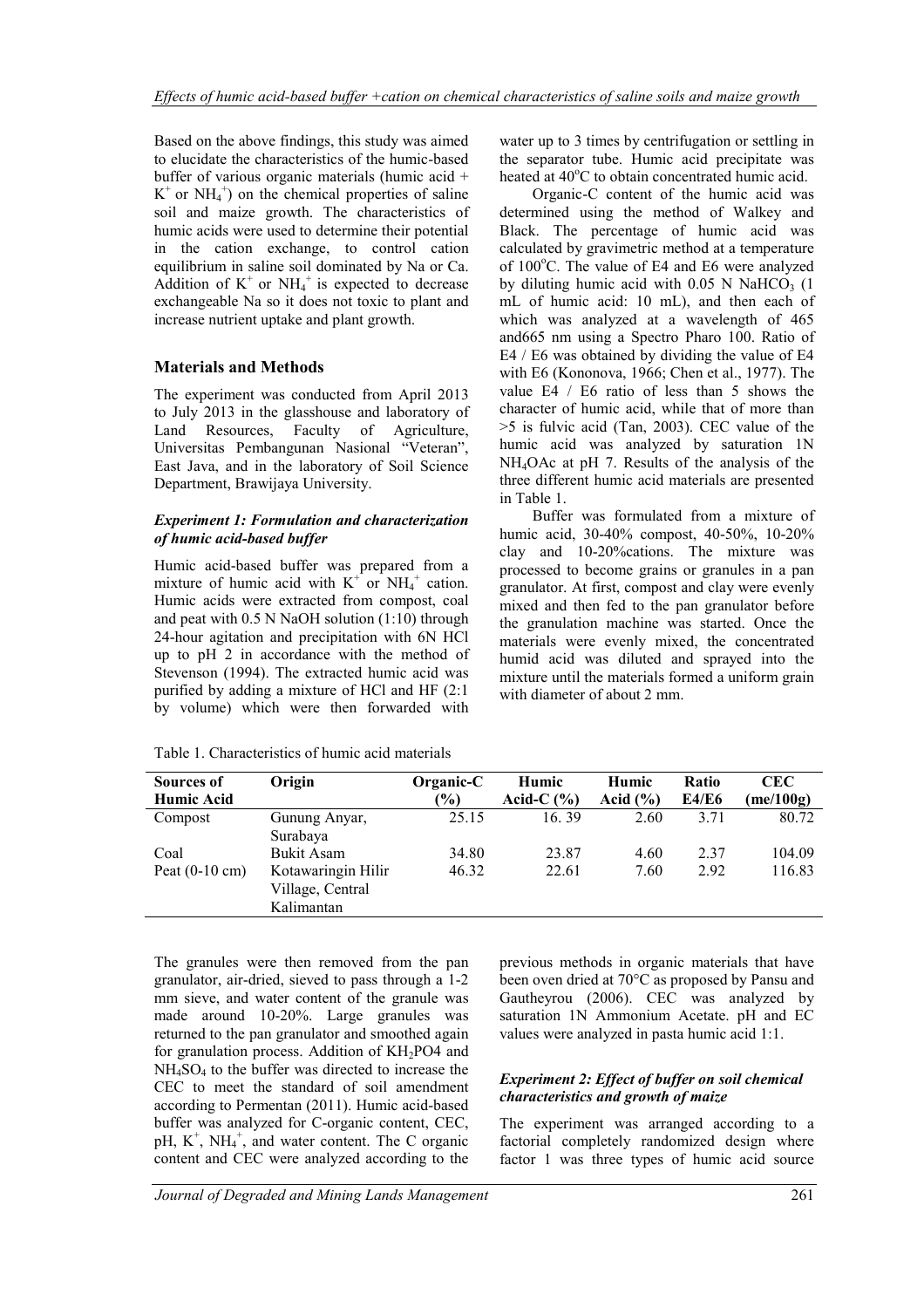(compost, peat, and coal), factor 2 was two types of cation  $(K^+$  and NH<sub>4</sub><sup>+</sup>), and factor 3 was dose of buffer (10, 20, and 30g / 3kg soil). Each treatment was repeated three times. Soil used for this experiment was top soils (0-20 cm depth) collected from Gununganyar Village of Surabaya to represent saline soils. Soil samples were air dried and sieved to pass through a 2 mm sieve for chemical analyses. The soil has the following characteristic: slow to moderate permeability (2.2- 25.5 mL / h), clay texture (60-62% clay), pH 7.5- 7.55, EC 1.77-1.83 mS /cm, exchangeable Ca 19.4-20.4 me/100g, exchangeable Mg 4.3-3.8 me/ 100g, exchangeable K 2.6-2.73, exchangeable Na 0.9-0.8 me/100g, CEC48.22-52.95 me/100g, and 1.58-2.46% organic C.

Three kilograms of dried soil were mixed with the appropriate treatment and placed in a plastic pot. Ten grams of NPK fertilizer were evenly mixed into the soil. Water with salinity of less than 1 mS / cm was added to the soil to approximate field capacity and incubated for two weeks at room temperature. After incubation of two weeks, 50 g of soil subsample was collected from each pot, air-dried and sieved to pass through 0.5 mm sieve for analyses of pH, EC, and exchangeable bases. Two pre-germinated maize seeds were planted in each pot and thinned to one seedling after one week. Maize was grown for 35 days.

### *Data analysis*

The data obtained were subjected to analysis variance followed by 5% and 1% last significance different test. The statistical analysis was performed using Excel. Regression and

correlation treatment of the results were used to assess the buffer dose optimization

## **Results and Discussion**

### *Buffer characteristics*

There was a positive correlation between humic acid content and organic-C content, and CEC, but negative correlation to E4/E6 ratio. The values of E4 / E6 ratio of humic acids from various types of materials were less than 5 (Table 1). This was slightly different from that previously expressed by Tan (2003), who obtained the ratio E4 / E6 of soil humic acid extracts of about 4-5. Humic acidbased buffer from the mixture of humic acids, clay and cations  $(K^+$  and  $NH_4^+)$ , was intended as a soil conditioner for saline soil to stabilize pH and to balance cations in order to improve soil nutrient availability, plant growth and production. The characteristics of humic acid-based buffer from a variety of organic materials enriched with cations are presented in Table 2. Organomineral buffer complexes were various with different substrate. Association of humic acid and clay mineral form colloidal complexes of humic acid-clay and humic acid-silt aggregate (Petit, 2011). The addition of  $K^+$  decreased the amount of NH<sub>4</sub><sup>+</sup>and conversely the addition of  $NH_4^+$ decreased soil K<sup>+</sup> exchange. The addition of  $NH_4^+$  increased buffer CEC higher than the addition of  $K^+$ , because the colloid prefers to absorb  $NH_4^+$  than  $K^+$  (Nursyamsi et al., 2009). Peat humic acid-based buffer had slightly higher CEC than others. This is consistent with the characteristics of peat containing higher organic-C, humic acid, CEC, and smaller E4 / E6 ratio than others.

Table 2. Chemical characteristics of buffer after addition of cations in mixture of humic acid, compost, clay and mineral

| Humic acid $+$ cations                                       | pН<br>1:2.5 | Organic-C<br>(%) | <b>CEC</b><br>(me/100g) | Exch $K^+$<br>me/100g | $NH4+$<br>(mg/kg) | Water<br>content<br>(%) |
|--------------------------------------------------------------|-------------|------------------|-------------------------|-----------------------|-------------------|-------------------------|
| Humic $acid_{\text{Part}}$                                   | 6.3         | 8.17             | 42.80                   | 4.50                  | 2443.92           | 12                      |
| Humic $\text{acid}_{\text{Pear}} + K^+$                      | 4.9         | 9.44             | 67.53                   | 6.33                  | 1105.32           | 59                      |
| Humic $\text{acid}_{\text{Pear}} + \text{NH}_4^+$            | 8.0         | 10.17            | 65.40                   | 4.13                  | 14791.45          | 62                      |
| Humic acid <sub>Compost</sub>                                | 6.8         | 7.43             | 59.58                   | 3.19                  | 367.20            | 64                      |
| Humic $\text{acid}_{\text{Compost}} + K^+$                   | 5.9         | 3.93             | 58.43                   | 9.42                  | 160.71            | 61                      |
| Humic $\text{acid}_{\text{Compost}} + \text{NH}_4^+$         | 8.1         | 10.35            | 156.48                  | 2.75                  | 10129.52          | 65                      |
| Humic $\operatorname{acid_{Coal}}$                           | 6.5         | 9.65             | 52.58                   | 4.15                  | 150.40            | 63                      |
| Humic $\text{acid}_{\text{Coal}} + K^+$                      | 5.8         | 8.92             | 61.32                   | 6.98                  | 48.24             | 60                      |
| Humic $\text{acid}_{\text{Coal}} + \text{NH}_4$ <sup>+</sup> | 8.0         | 10.30            | 56.31                   | 4.51                  | 13017.70          | 64                      |

The addition of cations did not significantly change water content and organic C content of the materials. Overall, the addiction of humic acid

changed pH from  $> 7$  to about 6.3, EC soil was about 0.9 mS / cm, exchangeable Ca, Mg, Na and K decreased from 15.57 to 20,21, from 1.76 to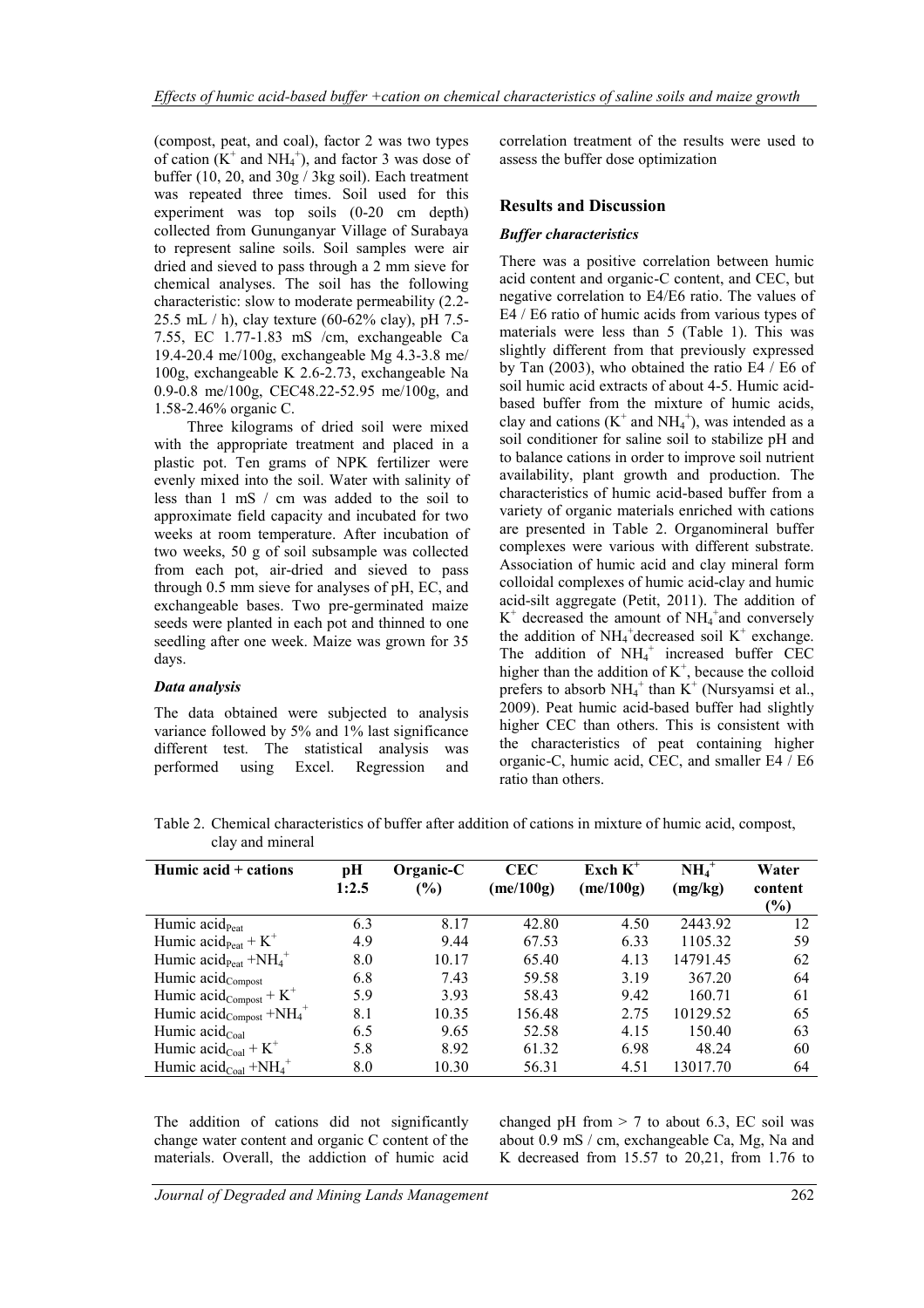6.52, from 0.40 to 0.56 and from 0.05 to 0.51 me / 100g soil, respectively.

### *Effects of buffer on chemical characteristics of saline soil*

Application of humic acid  $+$  cations significantly affected soil cation exchange (Ca, Mg, K, Na) and soil pH, but not for EC and organic-C (Table 3). The three types of humic acid material affected the value of exchangeable Na and K but did not significantly affect exchangeable Ca and Mg. Although the dose and type of humic acid only partially affected soil cations, there was a strong interaction between them on all the cations evaluated.

Dose of buffer + cations up to 30 g  $/$  3kg (10  $g / kg$ , equivalent to 3 g of humic acid / kg soil) applied at 2 weeks after incubation increased the average C-organic content of more than 20% and CEC of 80 -156 me /100g. Dose of treatment of 20g humic acid with  $K^+$  or  $NH_4^+$  / 3kg increased the exchangeable K, Ca and Mg, as well as decreased the exchangeable Na better than the other treatments (Table 5). This condition is similar to that found by Çelik et al. (2010), Paksoy et al. (2010), Khaled and Fawy (2011) and Turan et al. (2011), where application of humic acid reduced the soil salinity that was detected from the decrease of Na.

Humic acids extracted from compost, peat and coal were abundant sources of organic materials having variations of humic acids content, organic-C content, and CEC. Highly oxidized organic matter such as coal, in which parts of its chemical structure are oxidized, will create site adsorption to bind micronutrients, microflora, and the molecules. According to Tan (2003) and Miklesen (2005), positive ions bound to oxidized site adsorption provide space for the entry of negatively charged molecules which causes them to absorb micronutrients.

Decomposed organic matters (peat and compost) that were saturated with NaOH or KOH caused the site was oxidized to molecules saturated with Na or K, which was ready to be exchanged with all ions in the soil. Saturation NaOH on decomposed or oxidized organic material increased the pH up to 11, leading to maximum acid solubilization and stabilizing of hydrocolloid in suspension. Formulation of humic acid-based buffer was designed to meet the quality requirements of organic soil amendment according to Permentan (2011), i.e. minimum organic-C content is 15%, pH is 4-9, and water content is 15-25%. The characteristics of inorganic soil amendment are as follows:

minimum CEC is 60 cmol/kg, maximum moisture content is 10%, and minimum fineness of 50-60 mesh is 90%. The results obtained from buffer formulation showed that the characteristics approached the quality requirements of organic soil amendment with the addition of  $K^+$  and  $NH_4^+$ . The addition of  $K^+$  (KH<sub>2</sub>PO<sub>4</sub>) in a mixture of humic acid, compost and clay increased CEC, exchangeable  $K^+$ , but reduced exchangeable  $NH_4^+$ , and exchangeable  $Na^+$ . This reduction was because of  $K^+$  replaced them on the surface of colloid adsorption so the proportion of K increased. Because the three ions have similar valence, their exchange ability are determined by the affinity of the cations (Tan, 2003). In line with the increasing charge, addition of cations also increased CEC. The ability of  $K^+$  to exchange  $H^+$ potential of missel was greater than  $NH_4^+$ , this has made solution to become more acid. The pH values of 4.9-5.9 were lower than the original pH buffer of 6.3-6.5.

The content of buffer- $NH_4^+$  increased 3-8 times after addition of  $NH_4^+$  and decreased 2-4 times after addition of  $K^+$ . As adsorption of  $K^+$ and NH<sub>4</sub><sup>+</sup> follows a similar liotrophic (Tan, 1998), the ability to remove both cations is also similar. The difference in the results obtained was probably because of other ions in the  $KH_2PO_4$  and  $NH_4SO_4$  used. The addition of  $NH_4^+$  increased CEC higher than that of  $K^+$ . This condition occurred because of  $NH_4^+$  is easier or more preferable adsorbed to the colloid surface than  $K^+$ ( Nursyamsi et al., 2009).

The high amount of  $NH_4$ <sup>+</sup>or K<sup>+</sup> adsorbed by colloid determines the amount of nutrient supply to the plant. Because of the ability of colloid to absorb  $NH_4^+$  or K<sup>+</sup> is similar, addition of one of the ions will exchange the others in the same amount. The higher the dose of humic acid increased the CEC value. This was because of the increase of cations at the mineral surface and between minerals. Colloids do not only adsorbed ions, but also absorbed water, so that increase water reserves. Humic acid absorbs more than absorbents used to date (Pena-Méndez et al., 2005). This was evident that the absorption ability of the humic acid-based buffer to water was high, around 50-60%, yet during buffer formulation process the water added was only 20%. Soil reaction greatly affects the availability of nutrients to plants.

Under neutral soil pH, nutrients are available in considerable amounts. However, if the soil pH is more than 8.0, nitrogen, iron, manganese, boron, copper, and zinc will be less available to plants (Tan, 1998).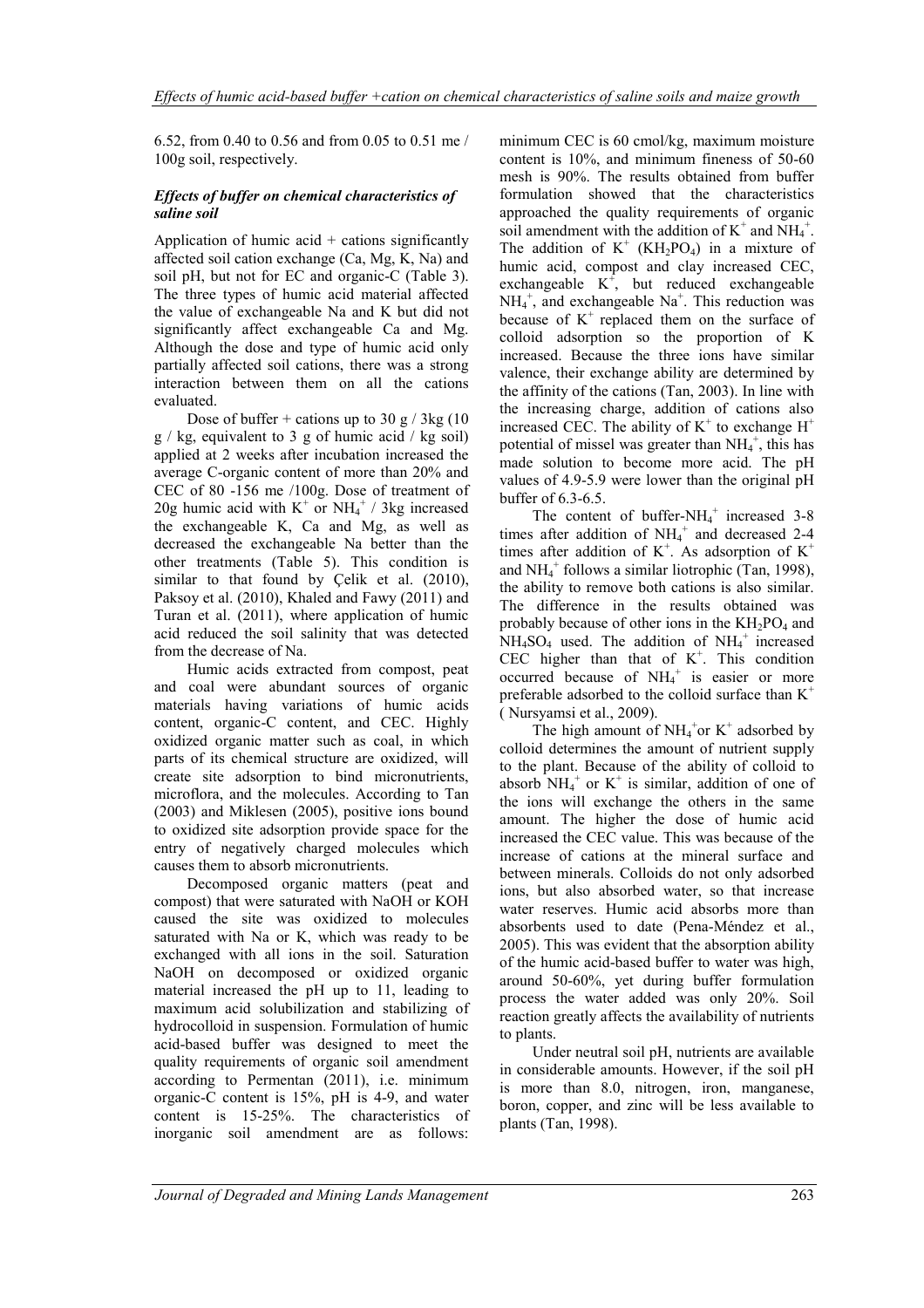| <b>Source of Variation</b>                                                                                                                        |                                                                         |                                                                                     | F table                                                                   |                                                               |                                                                                                             |                                                                                                  |                                                                                   |                                                |                                                 |
|---------------------------------------------------------------------------------------------------------------------------------------------------|-------------------------------------------------------------------------|-------------------------------------------------------------------------------------|---------------------------------------------------------------------------|---------------------------------------------------------------|-------------------------------------------------------------------------------------------------------------|--------------------------------------------------------------------------------------------------|-----------------------------------------------------------------------------------|------------------------------------------------|-------------------------------------------------|
|                                                                                                                                                   | exch. Ca                                                                | exchMg                                                                              | exch.Na                                                                   | exch.K                                                        | рH                                                                                                          | ЕC                                                                                               | Organic-                                                                          | 0.05                                           | 0.01                                            |
| Replicate<br>Factor A (dose)<br>Factor B (humic acid type)<br>AxB<br>Additive (K <sup>+</sup> , NH <sub>4</sub> <sup>+</sup> )<br>Type x Additive | .33 <sub>ns</sub><br>0.15ns<br>1.11ns<br>1.09ns<br>23.23**<br>1353.96** | 0.94 <sub>ns</sub><br>0.51ns<br>0.61 <sub>ns</sub><br>1.61ns<br>$30.72*$<br>40.19** | 1.56ns<br>$3.59*$<br>$2.62**$<br>0.79 <sub>ns</sub><br>3.15ns<br>187.68** | 1.14ns<br>3.49ns<br>$7.26**$<br>$1.48*$<br>23.31**<br>29.10** | 0.52 <sub>ns</sub><br>$12.31*$<br>1.04 <sub>ns</sub><br>0.46 <sub>ns</sub><br>3.33 <sub>ns</sub><br>23.90** | $0.69$ ns<br>1.58ns<br>0.85ns<br>1.32 <sub>ns</sub><br>0.004 <sub>ns</sub><br>0.60 <sub>ns</sub> | 2.85ns<br>0.10 <sub>ns</sub><br>2.66ns<br>$3.35*$<br>10.04*<br>1.21 <sub>ns</sub> | 2.92<br>2.92<br>2.92<br>2.13<br>6.31<br>1.8595 | 6.96<br>6.96<br>6.96<br>3.75<br>31.82<br>2.8965 |

|  |  |  | Table 3. ANOVA of humic acid –based buffer on chemical characteristics of saline soil |  |
|--|--|--|---------------------------------------------------------------------------------------|--|
|  |  |  |                                                                                       |  |

Remarks: ns not significance, \* significance at 5% level, \*\* significance at 1% level

Saline intrusion on soil causes (a) fixation or absorption of other nutrients in the soil by the compounds and silica carbonate or oxide Fe, Ca, and Mg, and (b) disturbance in the balance of  $Ca^{2+}$ ,  $Mg^{2+}$ , Na<sup>+</sup>, and K<sup>+</sup> in the soil, and further strengthen the aggregate stability (Mikklesen, 2005; Khaled and Wafy, 2011). Humic acid can increase aggregate stability (Pena-Méndez et al., 2005) which leads to improvement of physical properties of saline soils. The addition of buffer reduced the soil pH from  $> 7$  to about 6.3. This was presumably because of the release of  $H^+$  from humic acid because the cation exchange with  $Na<sup>+</sup>$ ,  $K^+$ ,  $Ca^{2+}$  or  $Mg^{2+}$  which made the pH of the solution slightly acid. The ability of  $K^+$  to exchange with potential-H of missel was greater than  $NH_4^+$ . This has made solution become more acid. The decline of soil pH was thought to affect the solubility of  $Fe^{3+}$ ,  $H_2PO_4^-$  and  $NO_3^-$  fixed by minerals into plant available forms (Mikkelsen, 2005).

### *Effects of buffer on plant growth*

Application of humic acid-based buffer and  $K^+$  or NH<sub>4</sub><sup>+</sup> significantly affected chlorophyll content, biomass dry weight, plant height and leaf area of maize at 35 days after planting (Table 4). The different types of humic acid significantly affected the chlorophyll content and plant height,

but did not affect biomass dry weight and leaf area. Application of humic acid-based buffer and NH<sup>4</sup> + at 20g/3 kg increased chlorophyll content, biomass dry weight, plant height and leaf area greater than the other treatments (Table 5). In order to obtain a better yield, humic acid-based and  $K^+$  should be applied at a dose of up to 30g /3kg, that is equivalent to 3g humic acid/kg as a buffer was made of 30% humic acid, although the results were lower when compared with the addition of  $NH_4^+$ . This value was in the range of dose from 1-4 g/kg (Khaled and Wafy, 2011), but higher than 2 g/kg (Turan et al., 2011; Celik et al., 2010). Differences in the results of this study with previous studies reported by other researchers are determined by the sources of humic acid, soil texture and nutrients added. Previous researcher added Zn in humic acid-clay colloid to improve plant growth.

Petrus et al. (2010) reported that addition of humin to humic acid-NK increased maize dry matter and nutrient efficiency. Application of humic substance to soil makes the soil becomes more susceptible to interact with bioinoculants, as humic substances can modify the structure / activity of the microbial community in the rhizosphere compartment, and increase plant physiology, biochemistry, and productivity (Canellas and Olivares, 2014)

Table 4 ANOVA of humic acid –based buffer on the growth of maize growth at 35 days

| <b>Source of Variation</b> |                    | F table            |                     |                    |        |        |
|----------------------------|--------------------|--------------------|---------------------|--------------------|--------|--------|
|                            | <b>Chlorophyll</b> | Dry Weight         | <b>Plant Height</b> | Leaf area          | 0.05   | 0.01   |
| Replicate                  | 0.01 <sub>ns</sub> | 0.08 <sub>ns</sub> | 0.57 <sub>ns</sub>  | $0.33$ ns          | 2.92   | 6.96   |
| Factor A (dose)            | 51.32**            | 48.51**            | $22.91**$           | 14.88**            | 2.92   | 6.96   |
| Factor B (humic acid type) | 95 97**            | 0.98 <sub>ns</sub> | $4.33*$             | 0.04 <sub>ns</sub> | 2.92   | 6.96   |
| $A \times B$               | $6.88**$           | $0.77$ ns          | 1.07 <sub>ns</sub>  | 1.97 <sub>ns</sub> | 2.13   | 3.75   |
| $Additive (K^+, NH_4^+)$   | $17.61***$         | $24.61***$         | $6.97*$             | 1.46 <sub>ns</sub> | 6.31   | 31.82  |
| Type x Additive            | 156.61**           | 305.02**           | $1.016.64***$       | 323.54**           | 1.8595 | 2.8965 |

Remarks: ns not significance, \* significance at 5% level, \*\* significance at 1% level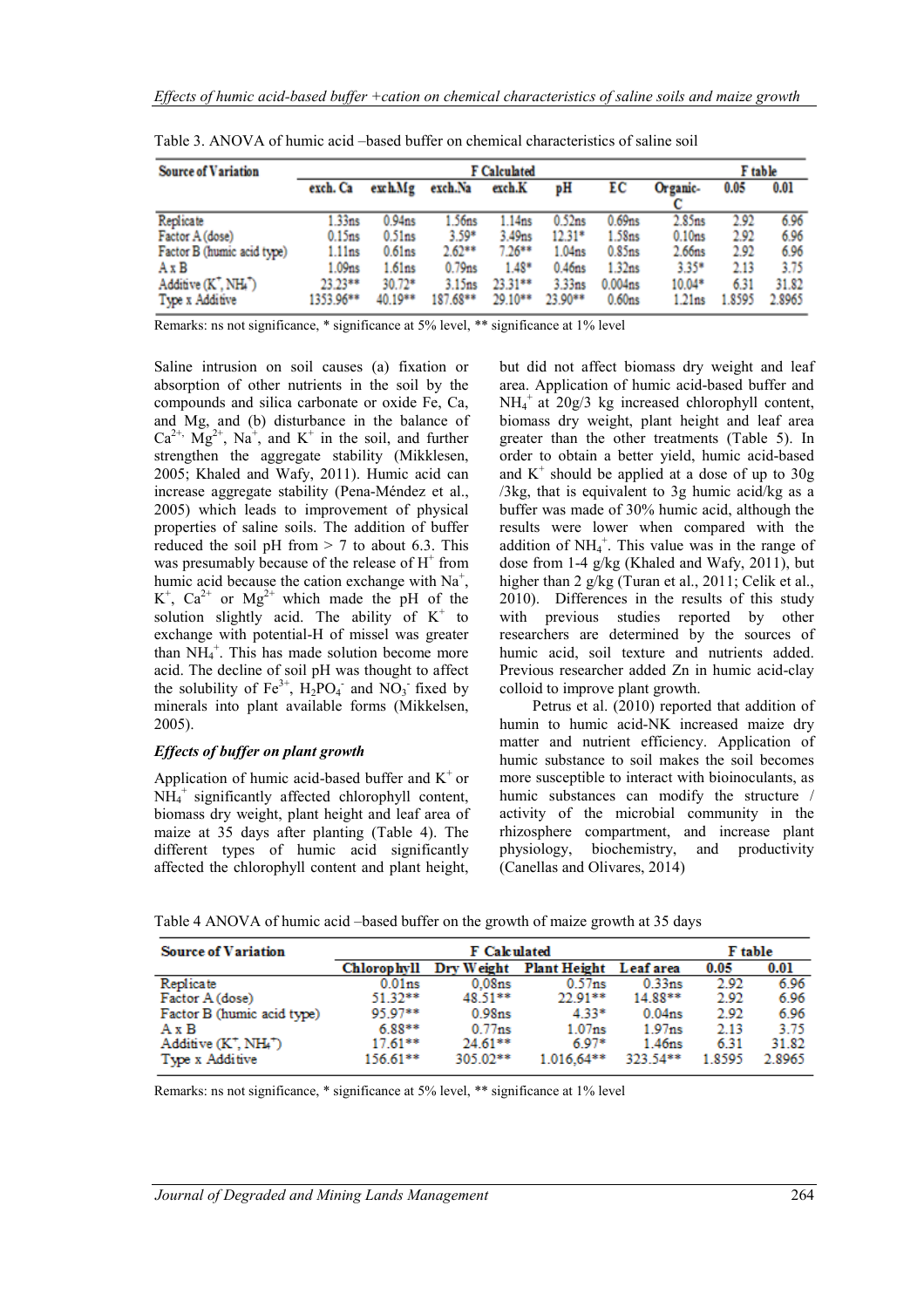| Additive       | Dose    | exch.Na | exch.K            | exch.Ca            | exch.M | pН    | Drv                 | Chlorophyll       | <b>Plant</b>   | Leaf                    |
|----------------|---------|---------|-------------------|--------------------|--------|-------|---------------------|-------------------|----------------|-------------------------|
| <b>Cations</b> | (g/3kg) |         |                   | $(\text{me}/100g)$ |        |       | Weight<br>(g/plant) |                   | Height<br>(cm) | area<br>$\text{(cm}^2)$ |
| $K^*$          | 10      | 0.56c   | 0.48c             | 15.57a             | 5.16c  | 7.39a | 86.11b              | 0.56a             | 150.82a        | 403.02a                 |
|                |         |         |                   |                    |        |       |                     |                   |                |                         |
|                | 20      | 0.54c   | 0.34 <sub>b</sub> | 17.41b             | 6.52e  | 7.58b | 93.67c              | 0.80a             | 154.06b        | 403.98a                 |
|                | 30      | 0.40a   | 0.41 <sub>b</sub> | 15.76a             | 5.82d  | 7.67c | 112.44e             | 1.14 <sub>b</sub> | 158.92c        | 471.09c                 |
| NH4+           | 10      | 0.45a   | 0.05a             | 20.21c             | 1.82a  | 7.41a | 47.78a              | 0.34a             | 163.02d        | 408.38b                 |
|                | 20      | 0.46ab  | 0.51c             | 19.80c             | 2.54b  | 7.38a | 487.22f             | 2.23c             | 179.24f        | 474.12d                 |
|                | 30      | 0.42a   | 0.08a             | 20.13c             | 1.76a  | 7.41a | 105.44d             | 0.69a             | 177.96e        | 530.53e                 |
| LSD 5%         |         | 0.04    | 0.06              | 0.59               | 0.59   | 0.09  | 0.59                | 0.59              | 0.59           | 0.59                    |

Table 5. Effects of humic acid-based buffer and cations on soil chemical properties and maize growth.

Remarks: numbers in one column followed by same letter are not significantly different at 5% level

Plant will grow optimally if all nutrients needed are available. The need of nitrogen is greater than phosphorus and potassium. Addition of NH<sub>4</sub><sup>+</sup> is expected to increase maize growth better than the addition of  $K^+$ , as N plays a role in the formation of chlorophyll. Chlorophyll is crucial to plant photosynthetic. The high release of humic acid-H<sup>+</sup> affected the adsorption of cation added. The addition of  $K^+$  or  $NH_4^+$ improved soil exchangeable of Na and Ca, as well as increased their availability in the soil for plants.

The higher concentrations of humic acid-based buffer was added, the greater amount availability of K<sup>+</sup> or NH<sub>4</sub><sup>+</sup> for plant uptake. These conditions increased the process of photosynthesis that promoted growth of plant organs, i.e. weight of biomass (Figure 1), the amount of chlorophyll (Figure 2), and the plant height (Figure 3). The improvement of those plant organs was determined by the interaction of different sources of humic acid, various cations, and doses applied. Addition of  $K^+$  in the humic acid will increase the proportion of K in the sorption colloid so that the equilibrium of cations shifted toward increasing

ratios of K/Na and K/Mg (Goudarzi and Pakniyat, 2008). The increase of K/Na value will reduce constraints of Na uptake by plants. Provision of K will increase ion transport in the process of assimilation of sugars and carbohydrates which further increases the plant height, leaf area, and biomass.

Although the addition of K increased crop yields, the biomass dry weight of the plant was lower than that with the addition of  $NH_4^+$ . Ammonium  $(NH_4^+)$  is one of mayor nutrients for plant uptake and it is required more than  $K^+$ , so that the availability of N determines the development of plant organs. The formation of plant leaf chlorophyll will help the process of photosynthesis with the availability of  $CO<sub>2</sub>$ , water and sunlight into carbohydrates. These nutrients are available in abundance in the air and in the soil. The addition of humic acid also indirectly increase the reserves of  $H_2O$  in the soil because of its ability to absorb water becomes high (Pena-Méndez et al., 2005).



Figure 1. Dry weight of maize at 35 days after planting under various doses of humic acid and cations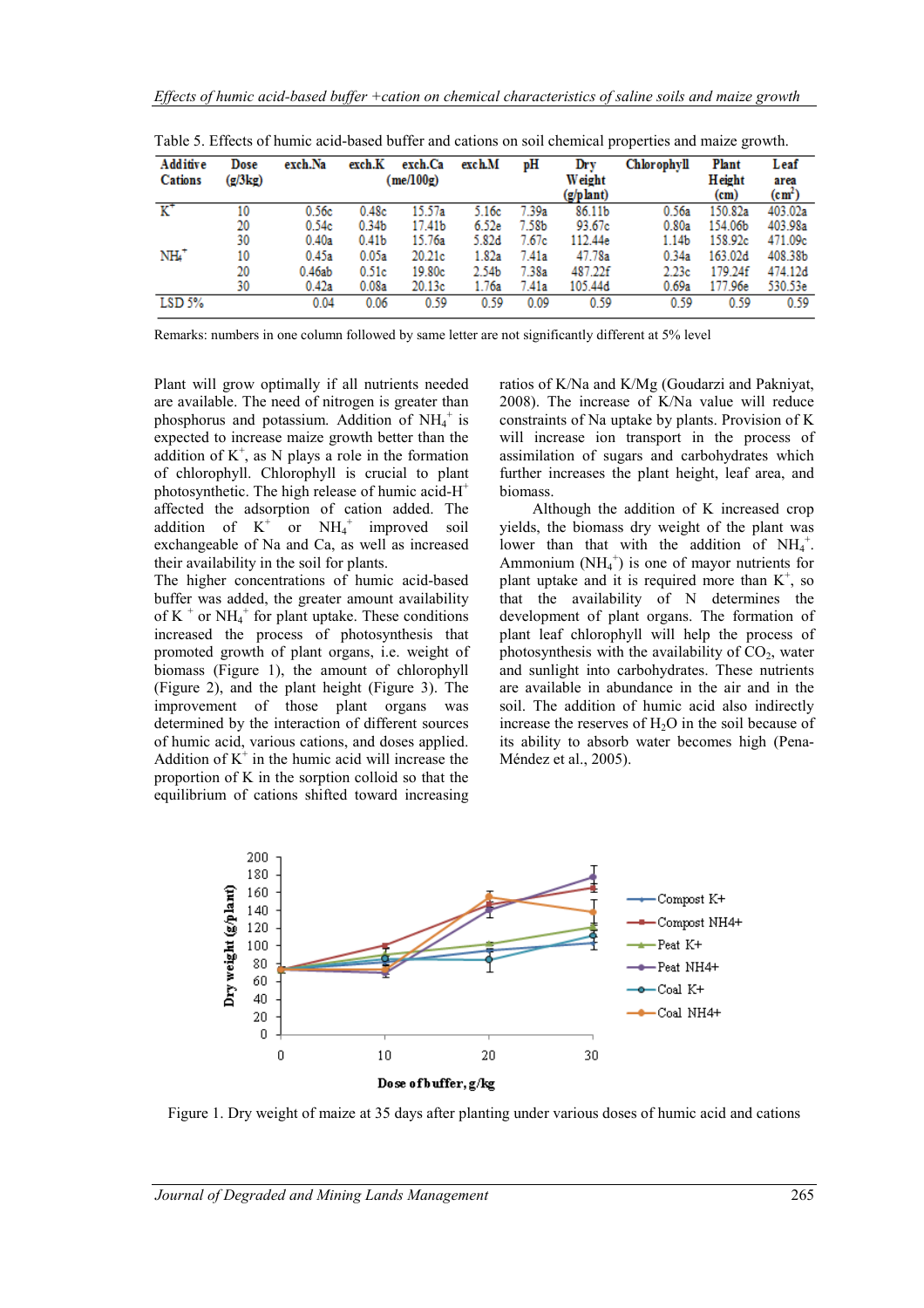

Figure 2. Chlorophyll 'a' of maize at 35 days after planting under various doses of humic acid and cations



Figure 3. Plant height of maize of maize at 35 days after planting under various doses of humic acid and cations

In line with the increasing dose of buffers, the chlorophyll content of leaves increased. Total leaf chlorophyll in the treatment of peat +  $NH_4^+$  was higher than the other buffer additions. This was thought to be the high capability of peat humic acid to exchange cations that led to maximum nutrient uptake by the plant (Figure 1). As shown in Figure 1, application of buffer up to 30g/3kg linearly increased maize growth. This indicates that additional dose is needed to achieve optimum results. The addition of  $NH_4^+$  increased biomass dry weight and plant height, but did not increase chlorophyll. This condition occurred because of the part-of  $NH_4^+$  exchanged to  $NH_3$  form in alkaline soil, so that the availability of N reduced. The decrease of N resulted in the reduction of

chlorophyll formation. On the contrary, the addition of  $K^+$  increased available Mg (Table 5) and inhibited other cations, which led to the increase of chlorophyll content. There was a strong correlation of biomass dry weight at 35 days after planting with leaf chlorophyll and exchangeable Ca and inversely correlated to soil pH and soil EC (Table 6). This indicates that the maize growth was limited by soil reaction, soil salinity, and nutrient availability. The strongest correlation between chlorophyll content and biomass dry weight 35 days after planting was probably due to the important role of chlorophyll in photosynthesis that generate energy for plant organ development.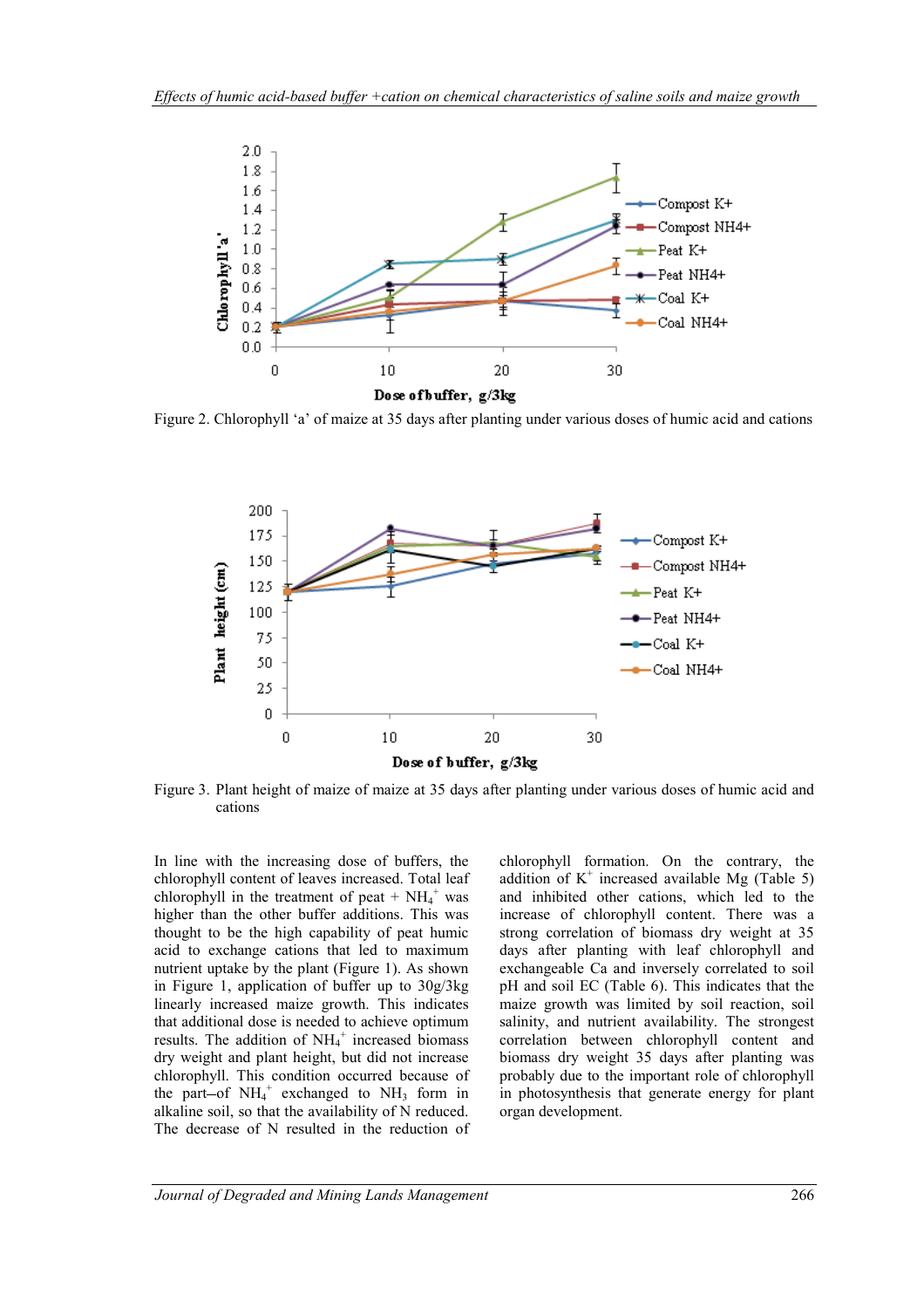|                                        | Chlorophyll (%) | Exch.Ca<br>(me/100g) | Soil pH       | Soil EC<br>(mS/cm) | Organic-C<br>$\frac{6}{6}$ |
|----------------------------------------|-----------------|----------------------|---------------|--------------------|----------------------------|
| <b>Biomass dry</b><br>weight (g/plant) | 0.876700216     | 0.64612              | $-0.62737751$ | $-0.58332144$      | 0.243036103                |

Table 6. Correlation of the biomass dry weight with soil chemical characteristics of and plant growth

### **Conclusion**

Humic acid-based buffer made of a mixture of humic acid extract, compost, clay and cations of  $K^+$  or NH<sub>4</sub><sup>+</sup> with a proportion of 30-40%, 40-50%, and 10-20%, 10%, respectively, had CEC of 60- 156 me/100g, organic C-organic content of 20- 30%, pH of about 6.0, black in colour, and slow water soluble. Application of buffer up to 30g/3kg of soil significantly increased the exchange cations, biomass dry weight, plant height, chlorophyll, and leaf area. There was interaction between the dose and the type of humic acid in affecting soil cation exchange and plant growth. The best treatment combination was 20 g peat humic acid +  $NH_4^+$  or 30 g peat humic acid + K<sup>+</sup> per 3 kg of saline soil.

#### **Acknowledgements**

We would like to thank the Directorate General of Higher Education, Ministry of Education and Culture of Indonesia for financial support for this study. Thanks are also due to laboratory and staff of the Faculty of Agriculture UPN "Veteran" East Java and Soil Science Department, Brawijaya University for their strong support and encouragement to undertake this study.

### **References**

- Anaya-Olvera, A. 2009. Method of Obtaining A Concentrate Humic Extract from Organic and Inorganic Sources. Patent No: Us 7,510, 590, B2.
- Ayers, R.S. and Westcot, D.W. 1976. Water Quality for Agriculture. Food and Agriculture Organization of the United Nations, Rome.
- Bohn, H., McNeal, B.L. and O'Connor, G.A. 2001. *Soil Chemistry*, Third Edition. John Wiley & Sons.Inc. 307p.
- Canellas, L.P. and Olivares, F.L. 2014. Physiological responses to humic substances as plant growth promoter. *Chemical and Biological Technologies in Agriculture* 1:3 http:// www. Chembioagro .com/content /pdf/2196-5641-1-3
- Çelik, H., Katkat, A.V., Aşik, B.B. and Turan, M.A. 2010. Effect of humus on growth and nutrient uptake of maize under saline and calcareous conditions. *Agriculture* 97(4): 15-22.
- Chen, C.H.H., Ahmed, O.H., Majid, N.M.Ab. and Jalloh, M.B. 2009. Reduction of isolation period of coal humic acids. *American Journal of Applied Sciences* 6 (7): 1327-1330.
- Chen,Y, Senesi, N. and Schnitzer, M. 1977. Information provided on humic substances by E4:E6 ratios. *Soil Science Society of America Journal* 41: 352–358
- Food and Agriculture Organization. 2005. Management of Irrigation Induced Salt Affected Soils.
- Goff, D.W. 1982. Method of Producing Humic Acid. Us Patent C 4,319,041
- Goudarzi M. and Pakniyat, H. 2008. Comparison between salt tolerance of various cultivars of wheat and maize. *Journal of Applied Sciences* 8 (12): 2300-2305
- Humintech. 2012.http://humintech.com/001/agriculture/ information/ general.html
- Khaled, H. and Fawy, H.A. 2011. Effect of different levels of humic acids on the nutrient content, plant growth, and soil properties under conditions of salinity. *Soil and Water Research* 6 (1): 21–29.
- Kononova, M.M. 1966. *Soil Organic Matter, Its Nature, Its Role in Soil Formation and in Soil Fertility*, 2nd English ed. Pergamon Oxford, 544 p
- Lebo Jr. S.E., Kevin. W.R., Stephen, W. and Dickman, L. 1997. Production of oxidized humic acids by an oxygen-alkali. *Process* 5:688-999.
- Mikkelsen, R.L. 2005. Humic materials for agriculture. *Better Crops* 89 (3): 6-10.
- Mindari, W., Kusuma, Z. and Syekhfani. 2013. Isolation and Characterization of Humic Acid of Various Waste Materials on Saline Soil and Their Effects to Paddy. *Proceeding of International Conference on Green–Agro* GarudaHotel, Yogyakarta 12-14 November, p 255- 233
- Mindari,W., Maroeto. and Syekhfani. 2011. Maize tolerance to water salinity. *Journal of Tropical Soil* 16 (3): 211-218
- Nur Hanisah, M. R., Ahmed, O.H., Susilawati, K., Ab.Majid, N.M. and Jalloh, M.B. 2008. Determination of minimal duration essential for isolation of humic acids from soils in forest restoration programmes. *American Journal of Agricultural and Biological Sciences* 3 (3): 597- 601.
- Nursyamsi, D., Idris, K. Sabiham S., Rachim D. A., dan Sofyan, A. 2009. Jerapan dan pengaruh Na<sup>+</sup>, NH<sub>4</sub><sup>+</sup>, dan Fe3+ terhadap ketersediaan K pada tanah-tanah yang didominasi mineral liat smektit. *Jurnal Tanah Tropika* 14 (1): 33-40.
- Orlov, D.S., Ammosova,Y.M. and Glebova, G.I. 1975. Molecular parameters of humic acids. *Geoderma*, 13: 211–229
- Paksoy, M., Türkmen, Ö. and Dursun, A. 2010. Effects of potassium and humic acid on emergence, growth and nutrient contents of okra (*Abelmo schusesculentus*) seedling under saline soil

*Journal of Degraded and Mining Lands Management* 267